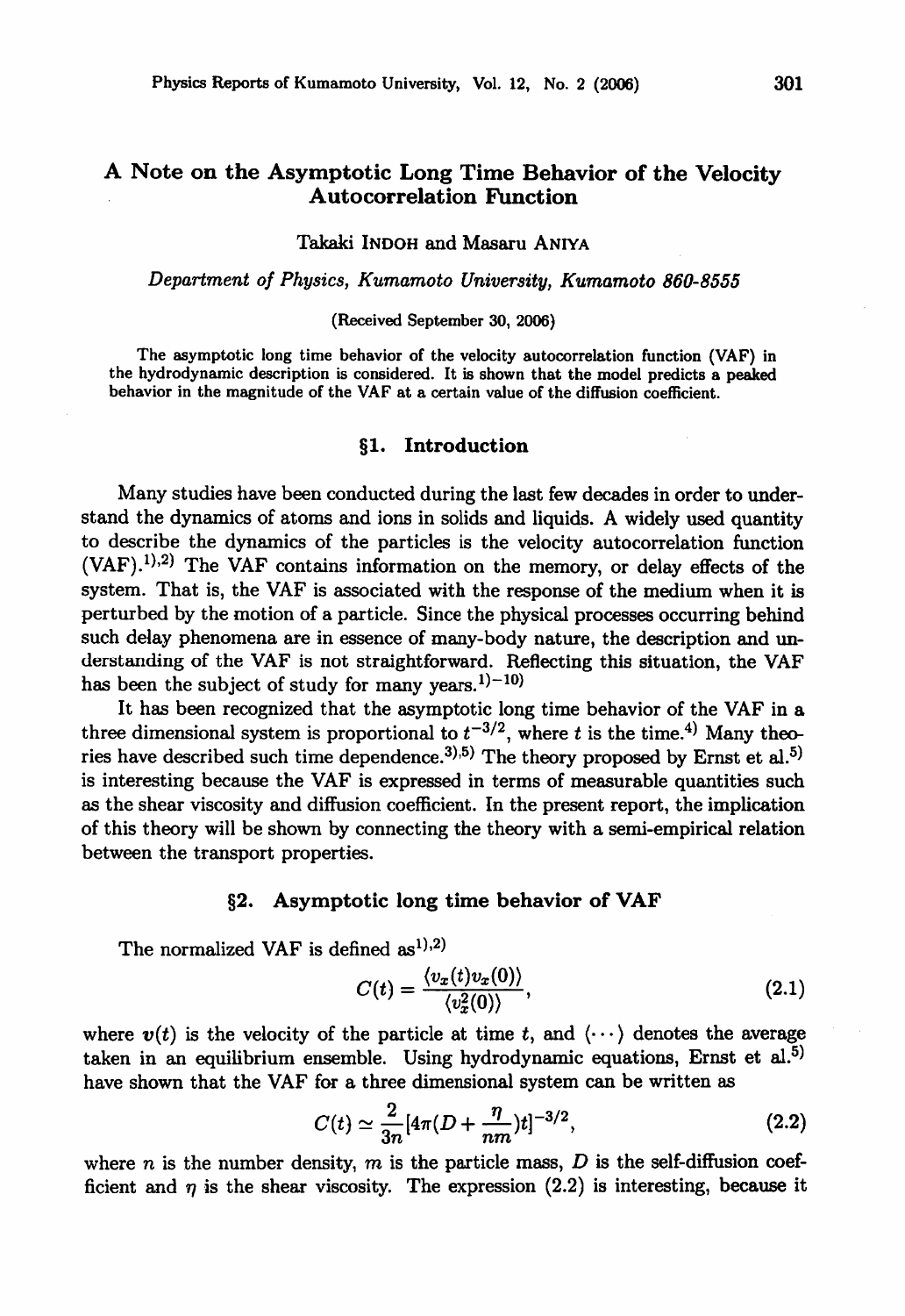indicates what kind of physical quantities determine the long time behavior of the VAF.

Note that the VAF is proportional to  $t^{-3/2}$ . This time dependence has been interpreted to result from the pushing effect of the particle movement in a fluid. That is, the diffusing particle would push the other particles ahead when it moves.<sup>4)</sup>

It is well known that there is an intimate connection between the self-diffusion coefficient and the shear viscosity of the liquids. Zwanzig has found the following  $relation<sup>11</sup>$ 

$$
\frac{D\eta}{k_{\rm B}T n^{1/3}} = C',\tag{2.3}
$$

where  $k_B$  is the Boltzmann constant, T is the temperature and  $C'$  is a constant in the range between 0.132 and 0.181. The expression (2.3) is in accord with data on organic liquids.<sup>11)</sup> The same equation has been used also to develop a theory of liquids. $(12)$ , $(13)$ 

Inserting Eq. (2.3) into Eq. (2.2), we obtain

$$
C(t) \simeq \frac{2}{3n} (4\pi t)^{-3/2} f(D), \qquad (2.4)
$$

where

$$
f(D) = \left(D + \frac{C'k_B T}{mn^{2/3}D}\right)^{-3/2}.
$$
 (2.5)

It is in Eq. (2.5) that we want to pay attention. Among the quantities appear ing in Eq. (2.5), it is the self-diffusion coefficient that exhibits the largest material dependence. Therefore, as a first approximation, at a constant temperature, the quantity  $mn^{2/3}$  could be considered as a constant. In such a case,  $f(D)$  would behave as shown in Fig. 1. That is, the magnitude of VAF at long times would exhibit a peaked behavior at a certain value of the diffusion coefficient.

As far as the authors are informed, a comparative study on the magnitudes of VAF for different materials has not been performed. The result shown in this paper would have important implications in the study of certain materials. One example is a superionic conductor. According to a model for these kind of materials, the large ionic conductivity is related with the correlated ion movement mediated by the electronic cloud deformation.<sup>14)-16)</sup> The model predicts that an intermediate bond strength is necessary to generate the correlated ionic motion even in the liquid state.<sup>16)-18)</sup> It is probable that the behavior shown in Fig. 1 is related to these facts. However, since the result that we have found resides on the hydrodynamic model of VAF, the validity of the relationship Eq.  $(2.3)$  and the constancy of  $mn^{2/3}$  at a given temperature, we must be careful in the interpretation of the result. The main objective of the present report is to point out the implications of the hydrodynamic expression of VAF, when coupled with the relationship proposed by Zwanzig.11)